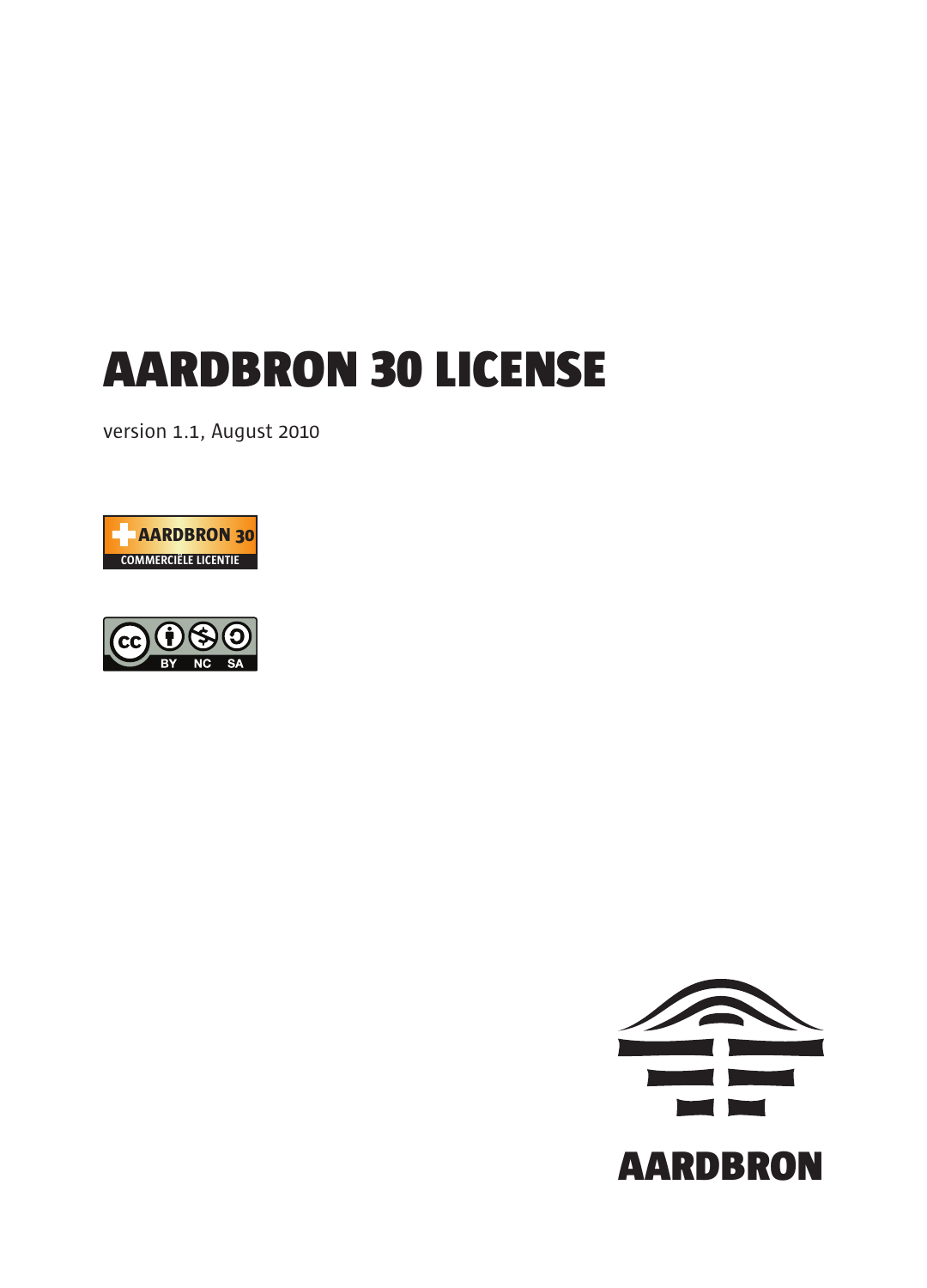*Aardbron Ursulinenhof 46 4133 DJ Vianen http://aardbron.nl/lekker/licentie/*

*version 1.1, August 2010* 

*You have the right to copy, distribute, transmit and adapt this work provided that you attribute the work in the manner specified by the author Aardbron or licensor (but not in any way that suggests that they endorse you or your use of the work).*

## $\vert$  (cc) BY

*Save paper and create a booklet on A4-sized paper: print two-sided over the short-edge binding and then fold over the long-edge binding.*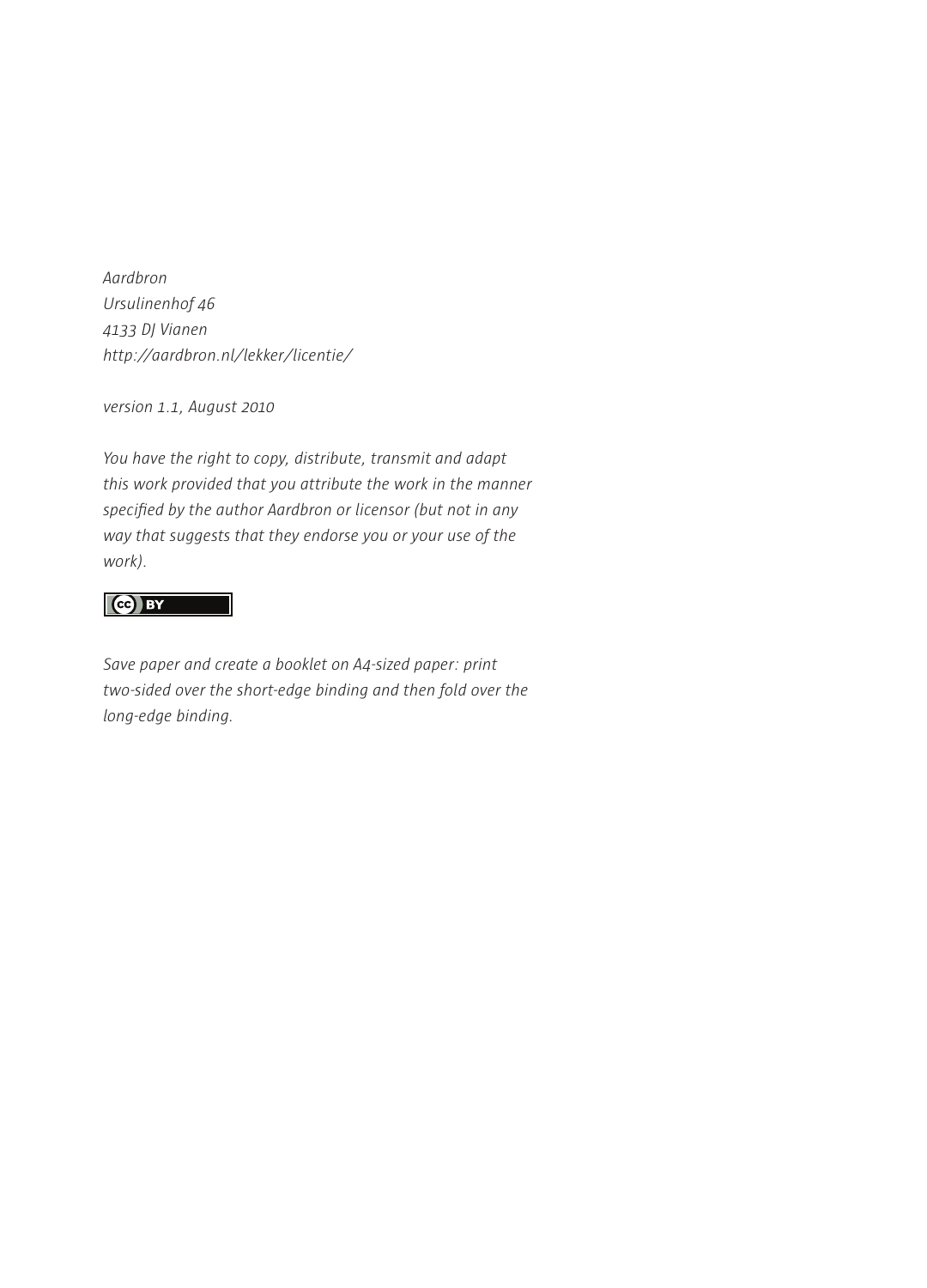## **Contents**

## **[Essence](#page-4-0)** 5

[Goals](#page-4-0) 5

[Human readable and legal version](#page-4-0) 5

[Creative Commons by-nc-sa as Source License](#page-4-0) 5

[Attribution-ConditionalCommercial-ShareAlike 3.0 Netherlands](#page-4-0)  [\(BY-CC-SA\)](#page-4-0) 5

[Use of logos](#page-6-0) 7

# **[Aardbron 30 Conditional-Commercial License](#page-8-0)** 9

[Definitions](#page-9-0) 10 [Fair Dealing Rights](#page-9-0) 10 [License Grant](#page-9-0) 10 [Restrictions](#page-9-0) 10 [Representations, Warranties and Disclaimer](#page-10-0) 11 [Limitation on Liability](#page-10-0) 11 [Termination](#page-10-0) 11 [Miscellaneous](#page-10-0) 11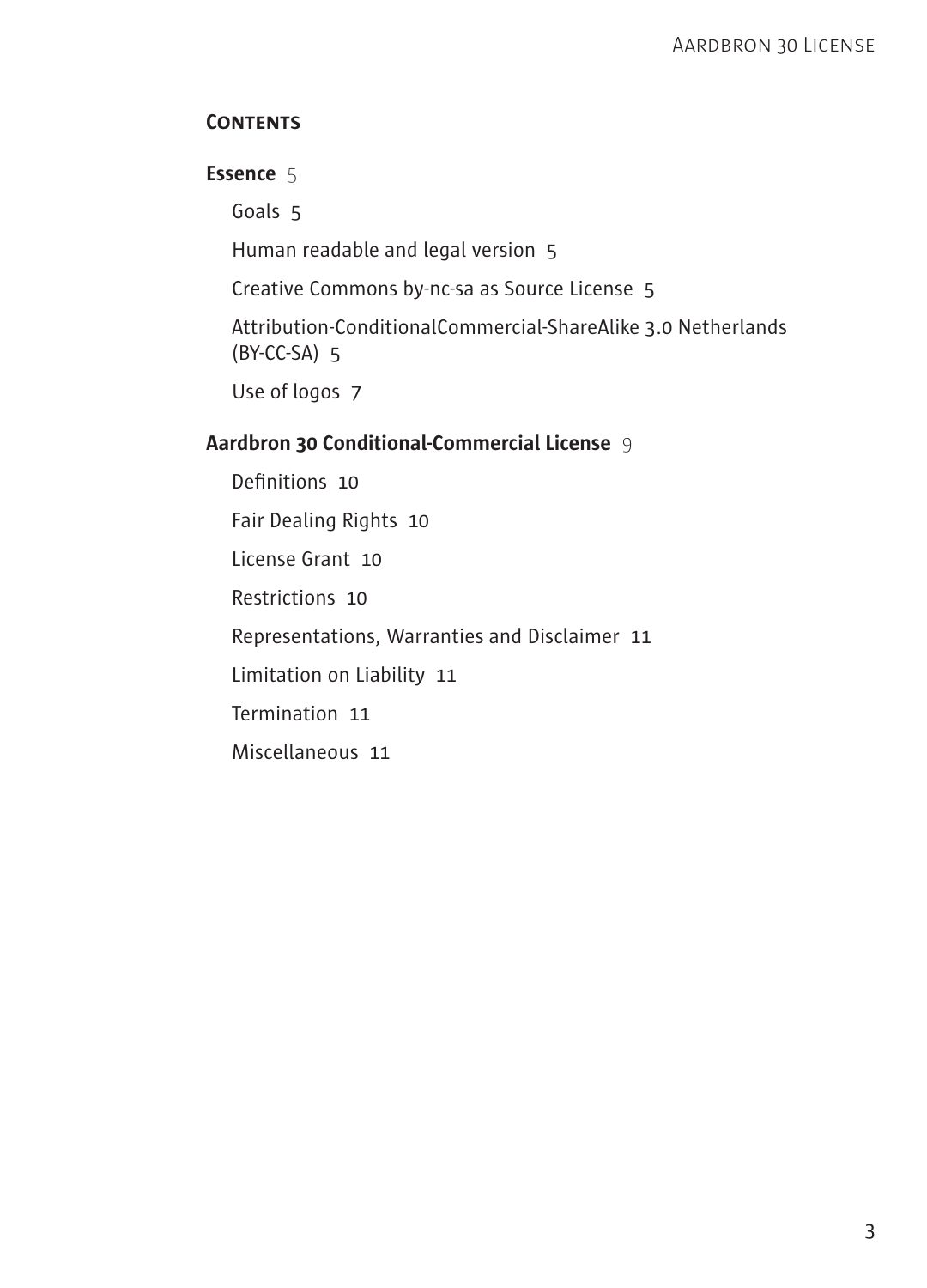# Aardbron 30 License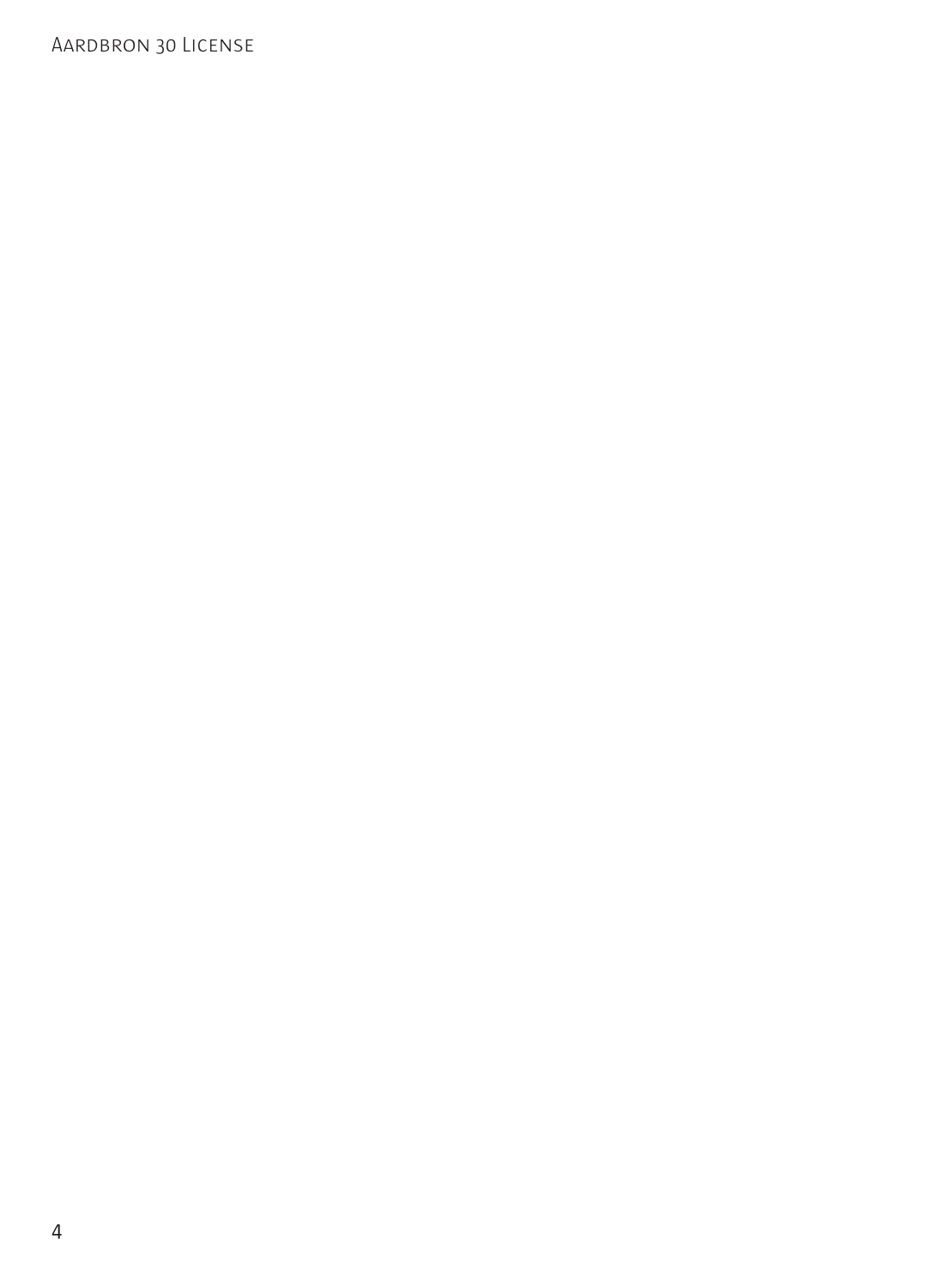# **Essence**

#### <span id="page-4-0"></span>1 **Goals**

This license has the following goals:

- catalyze the spreading of the work;
- development of a fair and sustainable financial revenue stream in the general interest, spirit and intention of the work and her community and contributors;
- fair financial compensation for anyone contributing to the spreading and development of the work;
- preventing unfair financial benefit (like free riding);
- spark innovations and extensions and incorporate them effectively in future versions of the work—evolvability;
- being able to work based on freedom, responsibility, trust and abundance; and
- • guarantee agility, development velocity, coherence and consistency for the community at large.

#### 2 **Human-readable and legal version**

This first part of the document is the simplified—human-readable version of the license. The second part concerns the legal version.

## 3 **Creative Commons by-nc-sa as Source License**

This license is only valid in conjunction with the source license and augments and/or replaces parts from the source licence as noted.

# 4 **Attribution-ConditionalCommercial-ShareAlike 3.0 Netherlands (BY-CC-SA)**

You are free:

- **to Share**—to copy, distribute and transmit the work and use it for commercial purposes under certain conditions;
- • **to Remix**—to adapt the work.

Under the following conditions: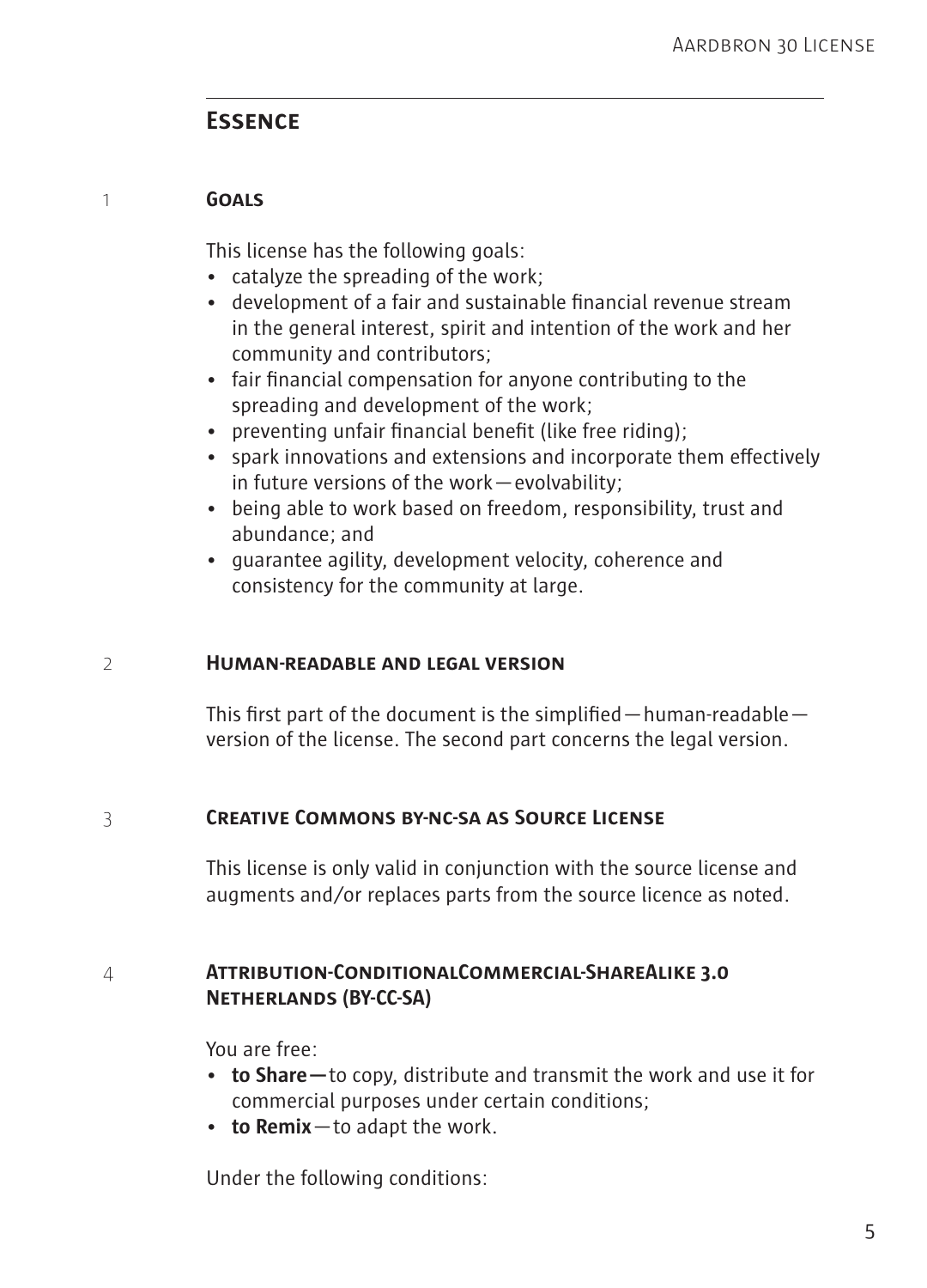- • **Attribution**—You must attribute the work in the manner specified by the author or licensor (but not in any way that suggests that they endorse you or your use of the work).
- • **Conditional Commercial**—You may use this work for commercial purposes provided that you:
	- • deposit a signed license, signed by you and a licensor, at the maker; this turns you into a licensor too;
	- • pay 30% of any related financial gain by return to the original licensor; and
	- unconditionally enable any licensor to monitor and verify this financial gain.
- **Share Alike**—If you alter, transform, or build upon this work, you may distribute the resulting work only under the same or similar license to this one.

With the understanding that:

**Waiver**—Any of the above conditions can be waived if you get permission from the copyright holder.

**Public Domain**—Where the work or any of its elements is in the **public domain** under applicable law, that status is in no way affected by the license.

**Other Rights**—In no way are any of the following rights affected by the license:

- • Your fair dealing or **fair use** rights, or other applicable copyright exceptions and limitations;
- The author's **moral** rights:
- Rights other persons may have either in the work itself or in how the work is used, such as **publicity** or privacy rights.

**Notice**—For any reuse or distribution, you must make clear to others the license terms of this work. The best way to do this is with a link to this web page.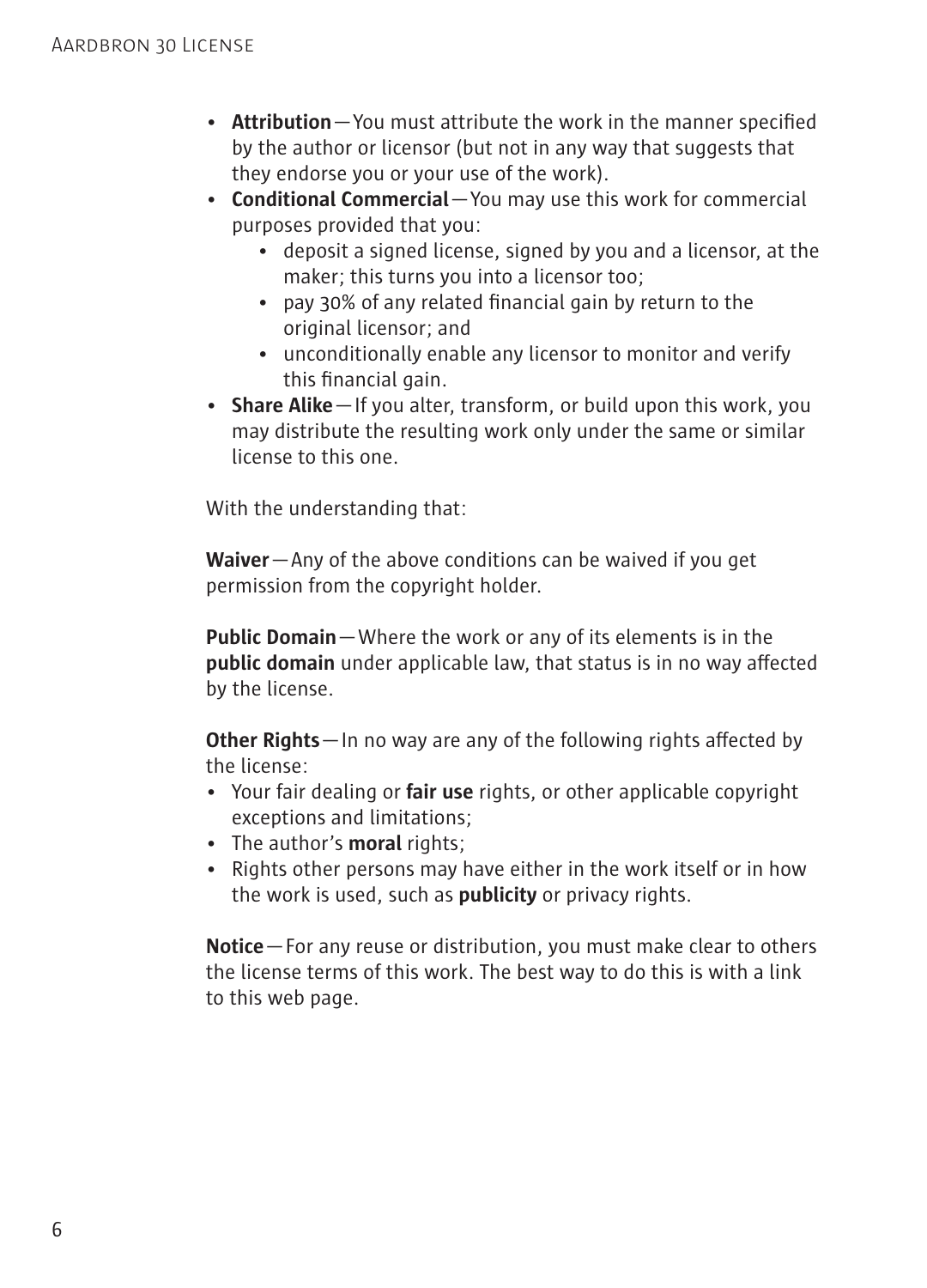# <span id="page-6-0"></span>5 **Use of logos**

Always show the following logos on adapted work:

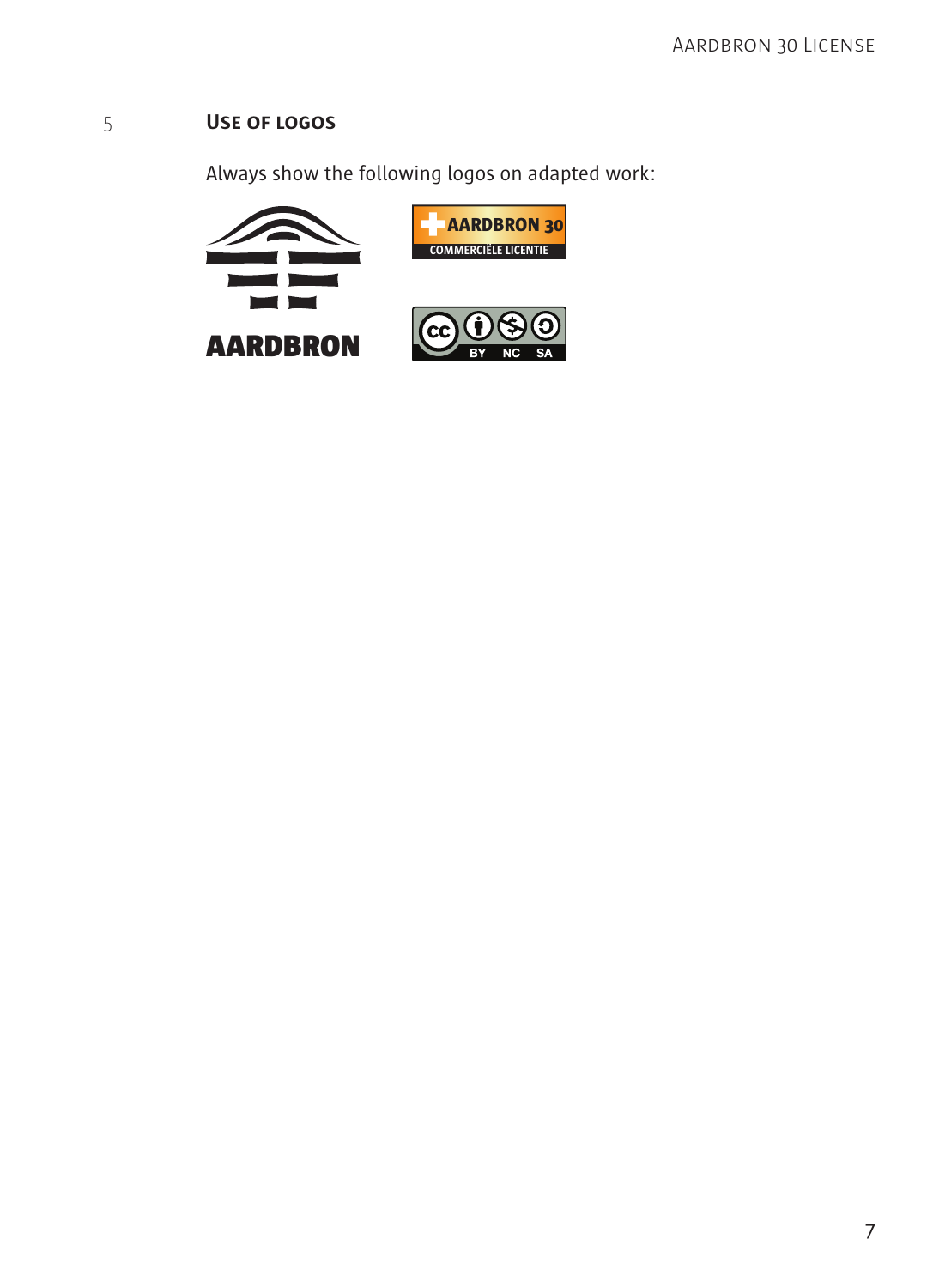# Aardbron 30 License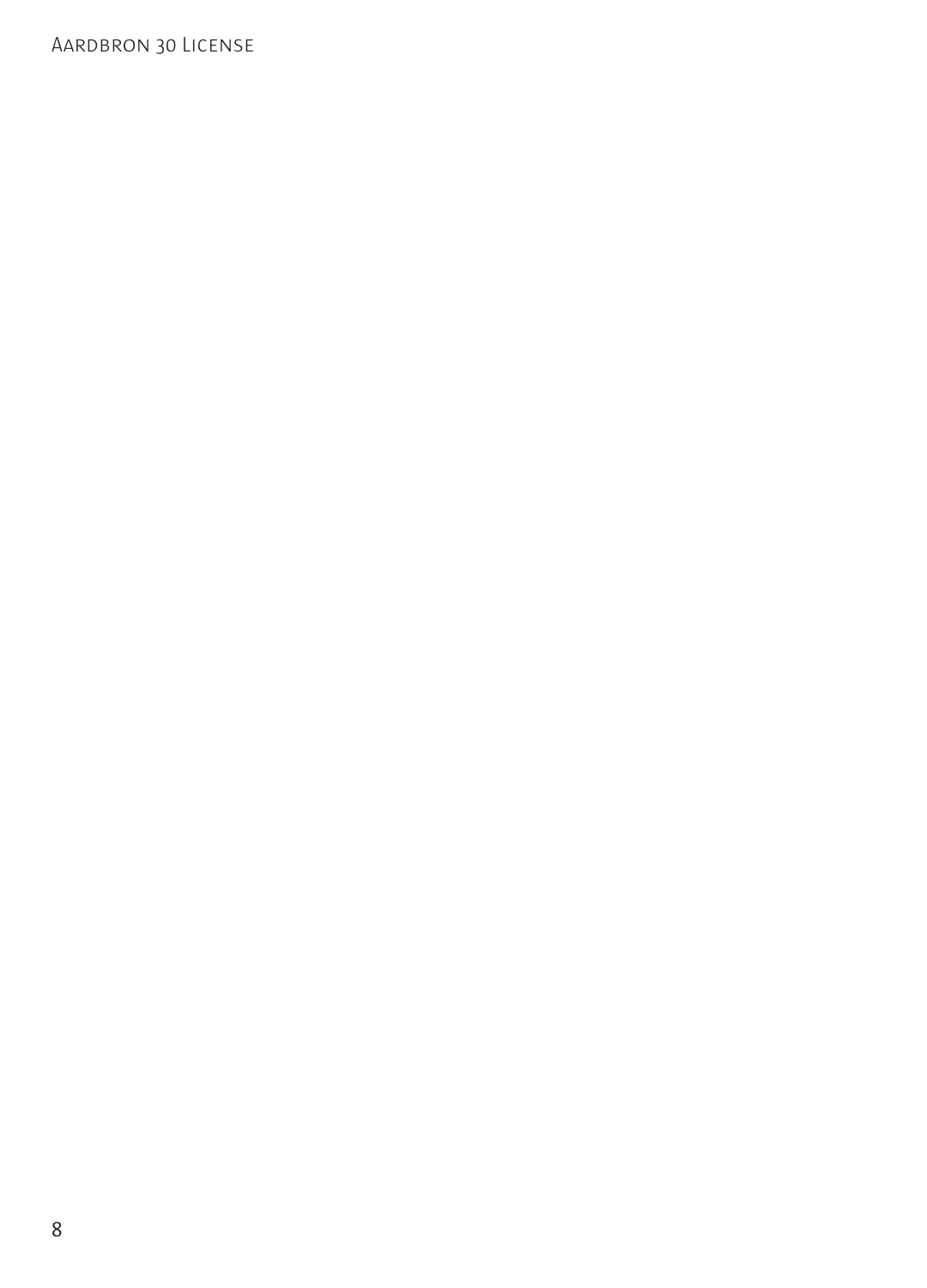## <span id="page-8-0"></span>**Aardbron 30 Conditional-Commercial License**

This license replaces any previous licenses.

The work (as defined below) is provided under the terms of this Aardbron license ("License"). The work is protected by copyright and/or other applicable law. Any use of the work other than as authorized under this license or copyright law is prohibited.

By exercising any rights to the work provided here, you accept and agree to be bound by the terms of this license. To the extent this license may be considered to be a contract, the licensor grants you the rights contained here in consideration of your acceptance of such terms and conditions.

**This license is only valid in conjunction with the Source License (see below) and augments and/or replaces parts of the Source License as noted. When in doubt, the Source License applies.**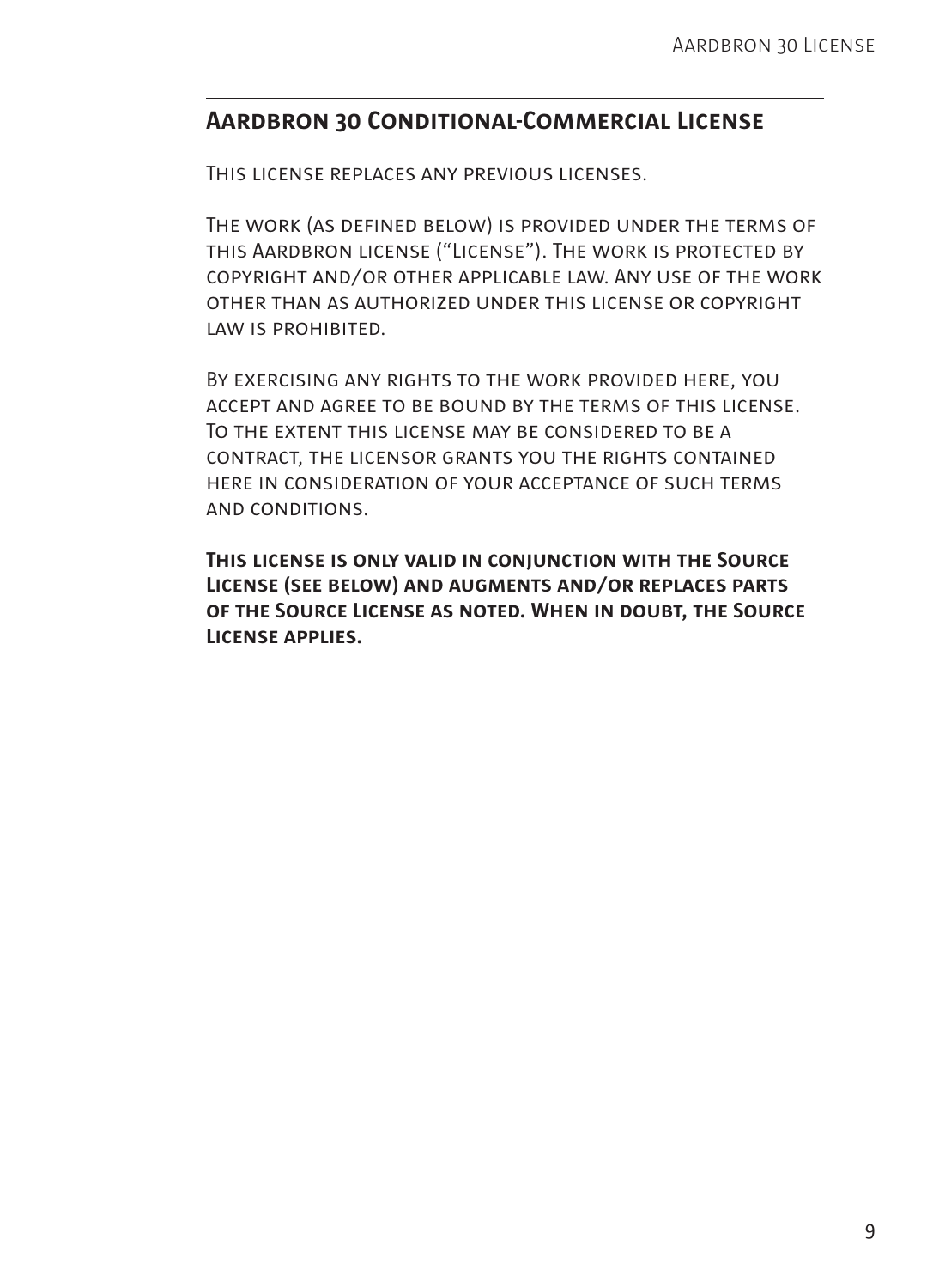#### <span id="page-9-0"></span>1 **Definitions**

- 1(a) '**Source License**'—the [Creative Commons](http://creativecommons.nl/) Attribution-NonCommercial-ShareAlike 3.0 Netherlands.
- 1(b) '**Maker**'—Aardbron. Aardbron is a trademark of AardRock B.V., The Netherlands. Maker is the primary Licensor.
- 1(c) '**Game**'—If the Work concerns a Game, the game rules, algorithms, and design, including visual and kinesthetic aspects, of the Work will be considered as an Adaptation.

## 2 **Fair Dealing Rights**

Conform Source License.

#### 3 **License Grant**

In addition to the grants permitted by the Source License and subject to the terms and conditions of this License, Licensor hereby grants You a worldwide, royalty-free, non-exclusive, perpetual (for the duration of the applicable copyright) license to exercise the rights in the Work as stated below:

#### $3(a)$  for financial gain related to the Work, provided:

- i. You and a Licensor both sign the License and deposit this signed License at the Maker; this deed will make You a Licensor, too;
- ii. You will pay the signing Licensor 30% of any related financial gain by return;
- iii. You will provide the signing Licensor and Maker with a quarterly report detailing the financial gain; and
- iv. You will unconditionally enable any Licensor to monitor and verify the financial gain.

#### 4 **Restrictions**

Conform Source License.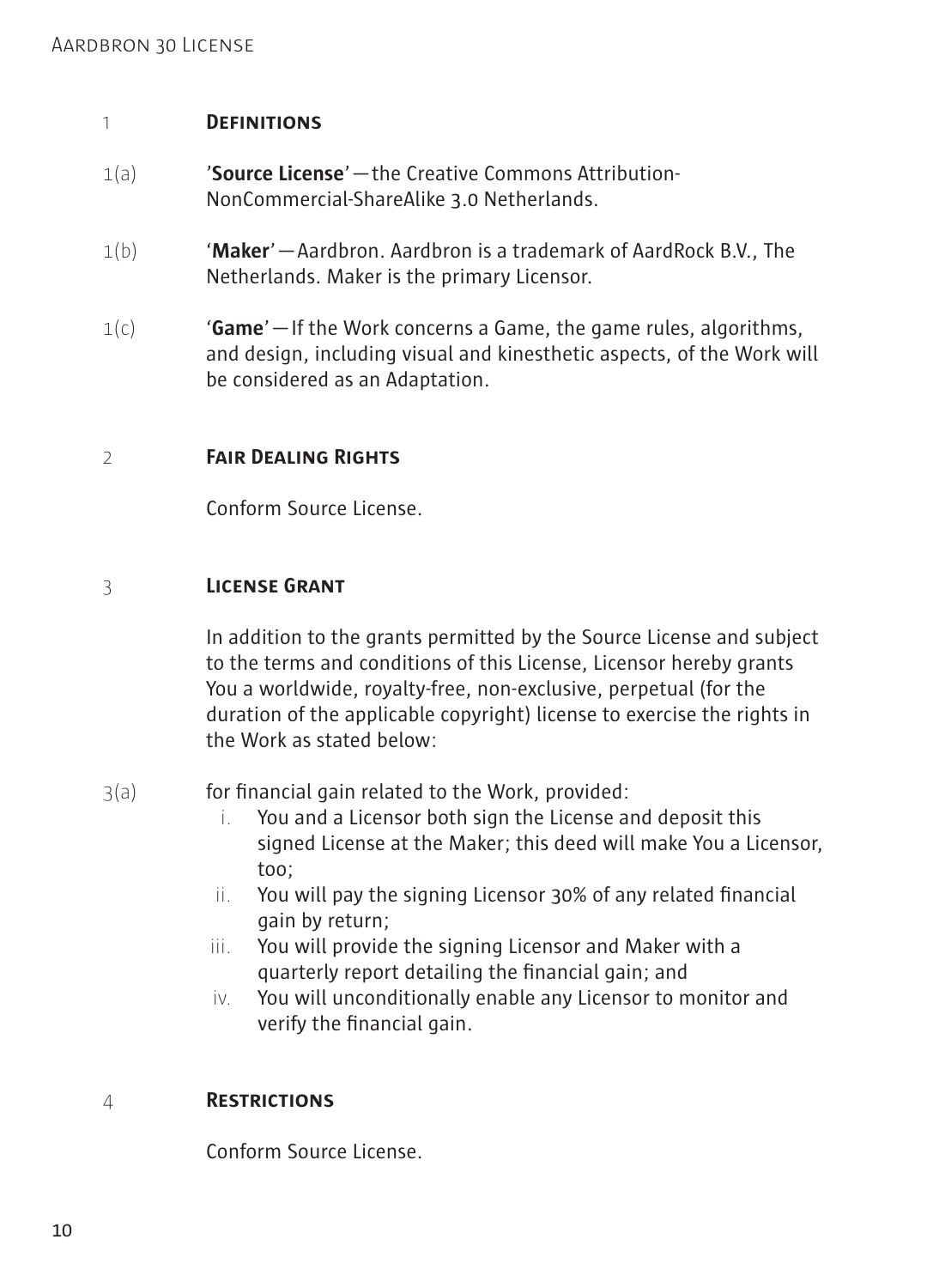## <span id="page-10-0"></span>5 **Representations, Warranties and Disclaimer**

Conform Source License.

6 **Limitation on Liability**

Conform Source License.

### 7 **Termination**

Conform Source License.

## 8 **Miscellaneous**

Conform Source License.